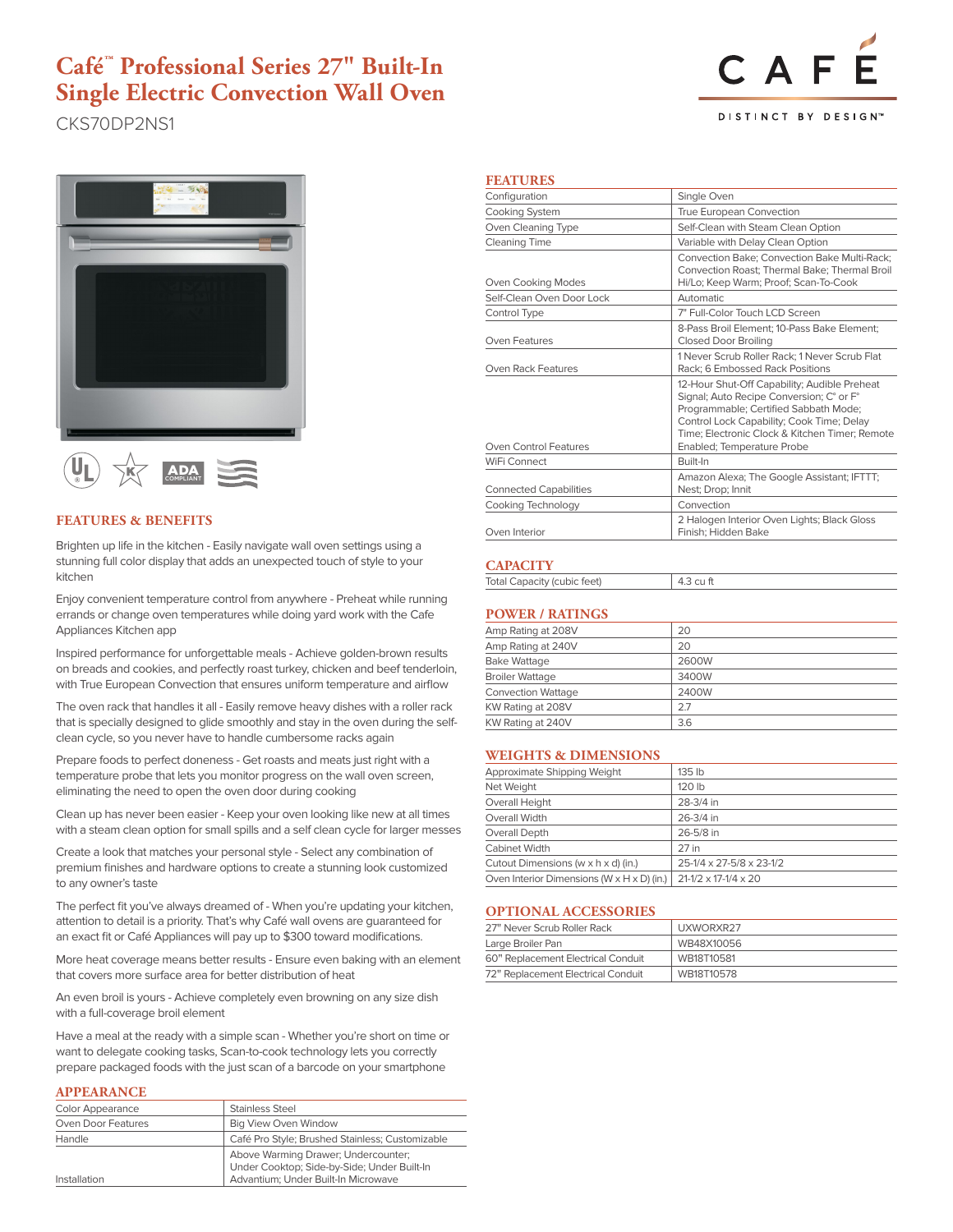## **Café™ Professional Series 27" Built-In Single Electric Convection Wall Oven**

CKS70DP2NS1

# CAF **DISTINCT BY DESIGNT**

### **WARRANTY**

| .              |                                       |
|----------------|---------------------------------------|
| Parts warranty | Limited 1-year entire appliance       |
| Labor warranty | Limited 1-year entire appliance       |
| Warranty notes | See written warranty for full details |
|                |                                       |

### **DIMENSIONS AND INSTALLATION INFORMATION**

Single wall ovens are NOT approved for stacking above or below another single wall oven.

Wall coverings, countertops and cabinets surrounding the wall oven must be able to withstand a temperature of up to 200°F (94°C).

If the cabinet in which the wall oven is installed does not have a solid bottom, two braces or runners must be installed to support the weight of the oven. The runners and braces must support up to 220 lbs (99 kg).

Door handle protrudes 3" from door face. Cabinets and drawers on adjacent 45° and 90° walls should be placed to avoid interference with the handle.

**into an approved junction box ATTENTION INSTALLER:** Electric wall ovens are NOT approved for installation with a plug and receptacle. They must be hard wired

packed with product for current dimensional data. **IMPORTANT:** Before installing, consult installation instructions





**JKS5000DNWW, JKS5000SNSS**



**27-5/8" MIN.**

and flush with sides of cutout  $\begin{array}{|c|c|c|c|c|}\n\hline\n2 x 4 or\n\end{array}$ equivalent runners level with bottom of cutout and flush with sides of cutout or solid bottom floor.

| Cabinet                                          | 27"         |
|--------------------------------------------------|-------------|
| A - Overlap of oven at top of cutout             | 1"          |
| B - Overlap of oven other side of edge of cutout | 1"          |
| C - Overlap of oven at bottom of cutout          | 1"          |
| Oven                                             |             |
| D - Install depth                                | $23 - 1/2"$ |
| E - Overall height with trim                     | 28-7/8"     |
| F - Overall width                                | $26 - 3/4"$ |